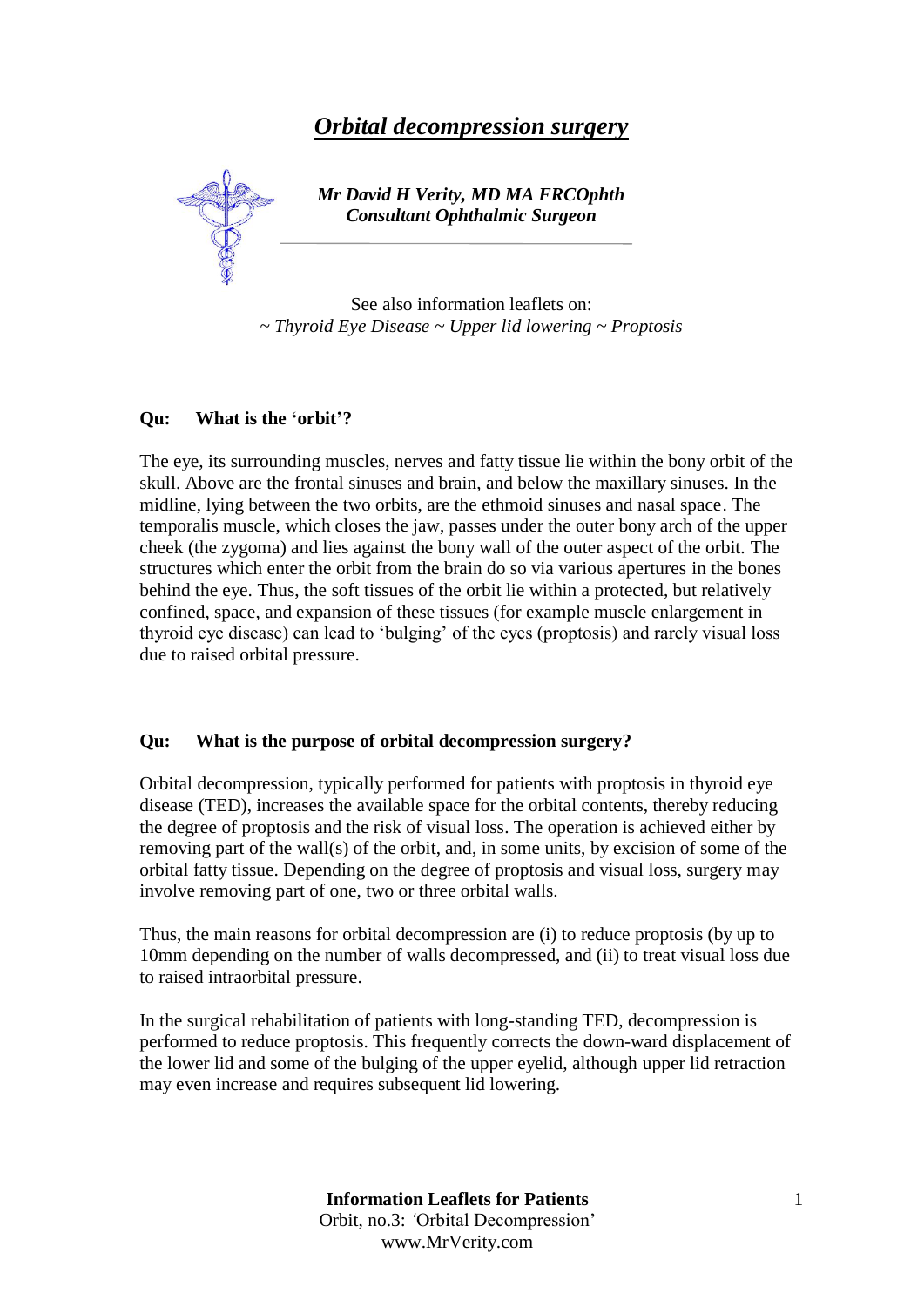# **Qu: What are the risks of orbital decompression surgery?**

Orbital decompression is major surgery, and should only be considered after careful discussion with your ophthalmologist and with an understanding of all the associated risks, which are outlined below.

(i) **Single** (lateral) wall decompression:

- A fine linear scar hidden within the 'laughter lines' of the outer corner of the eyelids.
- Swelling of the upper and lower eyelids, this settling over 2 4 weeks.
- A 'wobble' of the vision on eating ('masticatory oscillopsia') this occurring in about 40% of patients, but rapidly settling in nearly all.
- New onset double vision is unusual with lateral wall decompression.

(ii) Balanced **two wall** decompression (lateral and medial walls):

In addition to the above, medial wall decompression carries the following specific risks:

- Epistaxis (nose bleed)
- Numbness over the side of the nose.
- New onset double vision, which can sometimes require squint surgery after the postoperative phase.

(iii) Full **three wall** decompression (lateral and medial walls, and orbital floor, *usually reserved for severe degrees of proptosis*) – Additional risks to (i) and (ii) above:

- Numbness of the upper cheek, and upper teeth this occurs to a degree in most patients, and resolves in virtually all patients over time.
- Lower lid swelling improving over  $1 2$  weeks.

(iv) The following risks are present – to different degrees – with **all** forms of decompression:

- Bruising and haemorrhage this risk is reduced by stopping ALL blood thinning agents 3 weeks prior to surgery (see advice leaflet). The dose of Warfarin – if taken – should also be adjusted such that the INR level is below 1.5, and this must be arranged with your GP's and / or Cardiologist's express permission (the same is true for any tablets used to keep the blood thin after cardiac 'stenting').
- New / increased double vision this is unlikely with lateral wall decompression.
- Risk to sight very rare (less than 1 in 1000), and not encountered by this author. Nevertheless, with simultaneous right and left surgery, there is a minute chance of irreversible sight loss in each eye (in the order of 1 in a million), and if a patient is not prepared to take this risk, sequential surgery can be arranged.
- Risk to life as with any major operation, but again not encountered by this author.